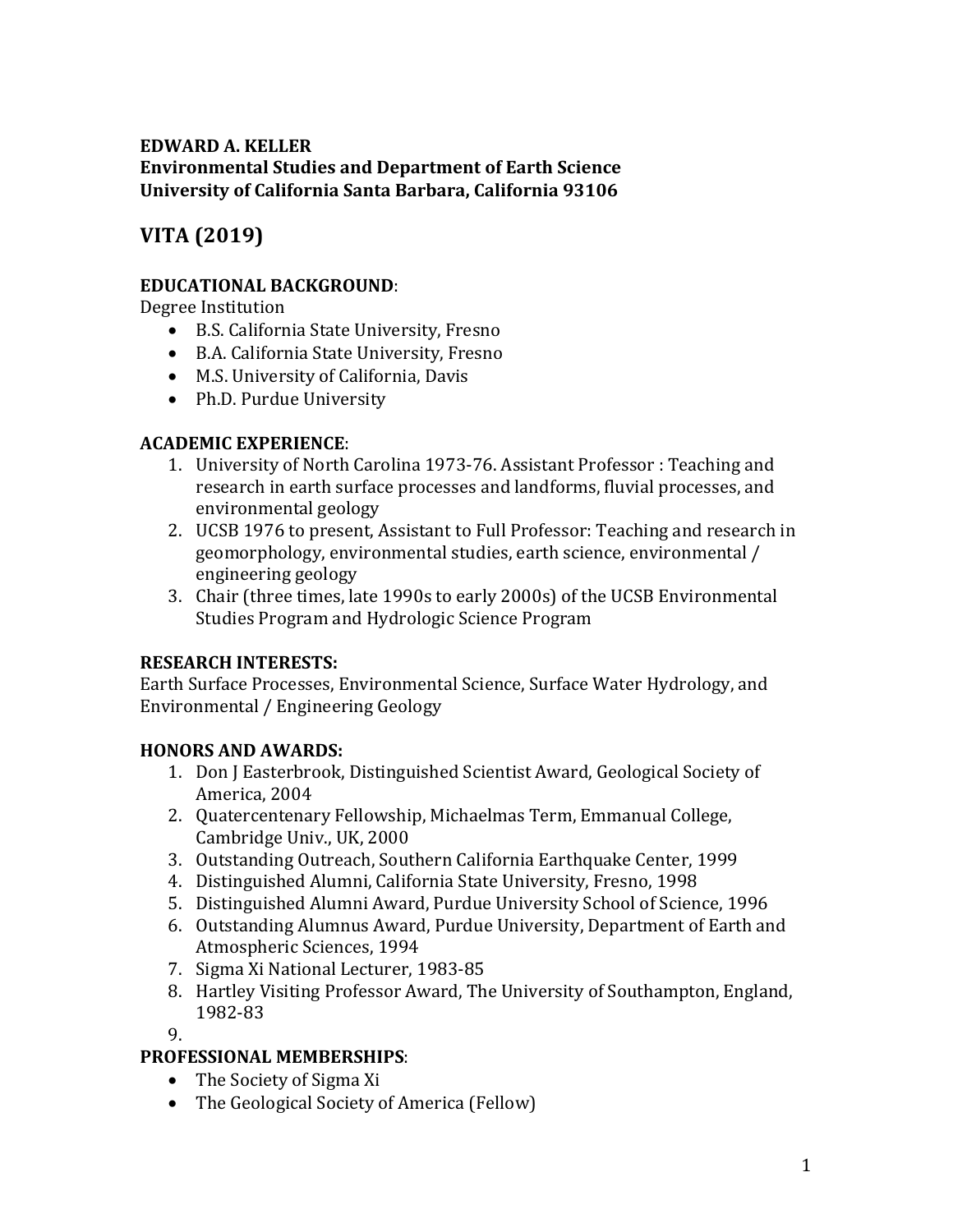• American Geophysical Union (Hydrogeology Section)

## **GRANTS**

- 1. Water Resources Research Grant; "Use of Fluvial Processes to Minimize Adverse Effects of Stream Channelization," 1975-78, \$69,000, N. C. Water Resources Research Institute and U.S. Office of Water Resources Research
- 2. U. S. Geological Survey, Earthquake Hazards Reduction Grant, "Tectonic Geomorphology and Possible Future Seismic Activity of the Central Ventura Basin, California," 1978-79, \$70,000
- 3. Water Resources Research & U. S. Forest Service and U. S. Park Service, Contracts and Grants, "Effects of Large Organic Debris on Channel Form and Fluvial Processes," 1978-80, \$33,000
- 4. U. S. Geological Survey, Earthquake Hazards Reduction Program Grant, "Paleomagnetic Dating of Holocene Deposits Along the San Andreas Fault in Southern California," 1979-80, \$46,000
- 5. Water Resources Research Grant, "Large Organic Debris and Anadromous Fish Habitat in the Coastal Redwood Environment," 1980-82, \$55,974
- 6. U. S. Geological Survey, Earthquake Hazards Reduction Program Grant, "Soil Chronosequences as Instruments for Dating Holocene and Late Pleistocene Faulting, Western Transverse Ranges," California, 1981-82, \$70,000
- 7. Water Resources Research Grant, "Cold Pools and Their Importance for Enhancement of Anadromous Fish Habitat in Northern California Coastal Streams," 1982-83, \$15,000
- 8. Water Resources Research Grant (with Julia Allen), "Long Term Monitoring and Analysis of Water, Sediment, and Nutrient Budgets in Coastal Mountain Streams," 1984-86, \$32,000
- 9. U. S. Geological Survey, Earthquake Hazards Reduction Program Grant, "Late Pleistocene- Holocene Soil Chronology for Evaluating Tectonic Framework and Events," 1984-85, \$50,000
- 10. U. S. Geological Survey, Earthquake Hazards Reduction Program Grant, "Source and Seismic Potential Associated with Reverse Faulting and Related Folding," 1986-87, \$60,000
- 11. Water Resources Research Grant (with Frank Davis), "Recovery of the Riparian Zone Following Chaparral Wildfire," 1986-88, \$30,000
- 12. U. S. Geological Survey, Earthquake Hazards Reduction Program Grant, "Quaternary Tectonic Framework and Earthquake Hazard in Fold-and-Thrust Belts of the Western Transverse Ranges, California," 1987-89, \$63,000
- 13. Water Resources Center, "Hydrologic Response of Small Watersheds to Wildfire," 1991-93, \$40,000
- 14. National Science Foundation, Southern California Earthquake Center, "Tectonic Geomorphology of the Los Angeles Basin," 1991-92, \$35,000.
- 15. U. S. Geological Survey, Earthquake Hazards Reduction Program, "Investigations in Areas of Subsidence in the Onshore Fold and Thrust Belt of the Cascadia Subduction Zone," 1991-92, \$41,000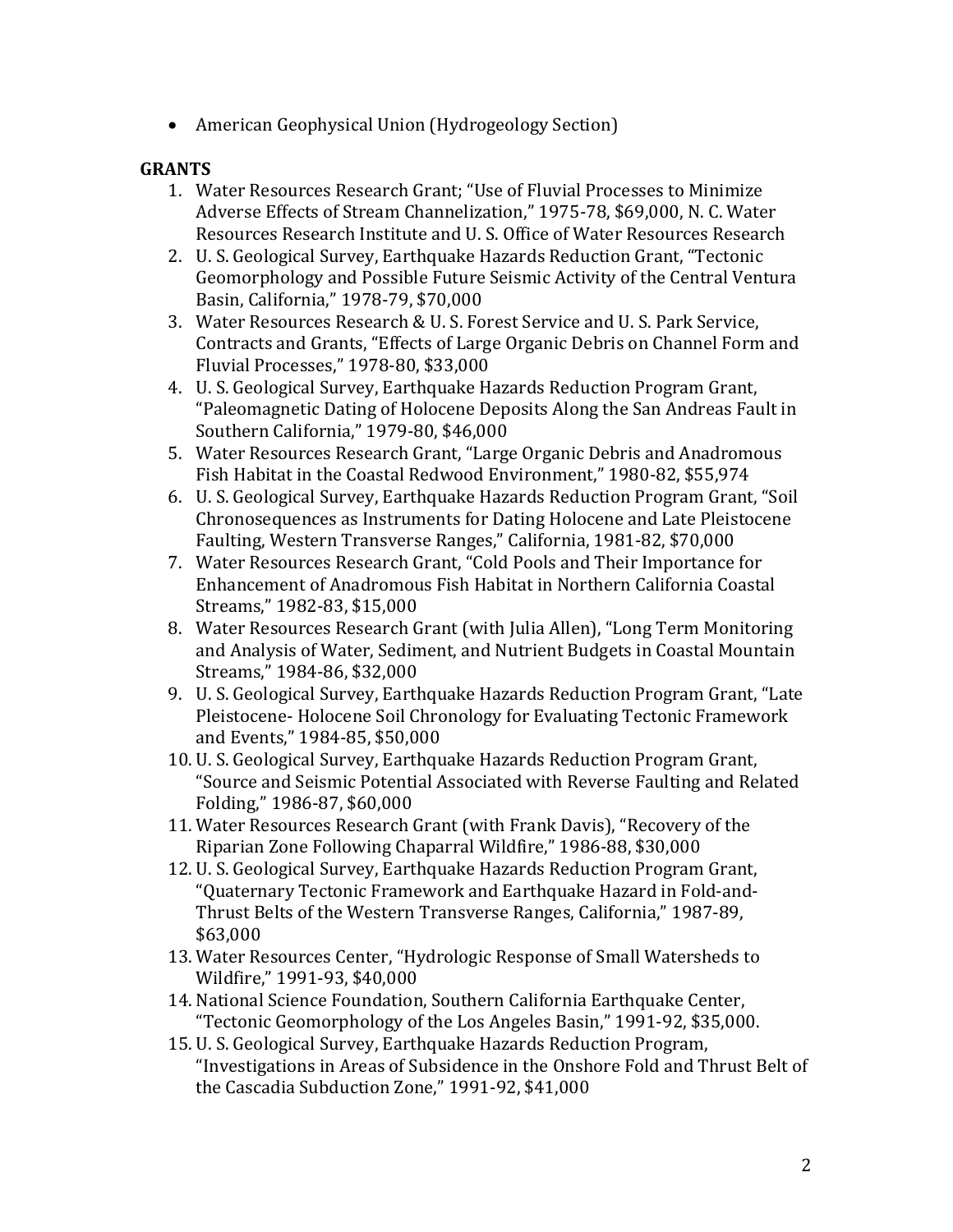- 16. U. S. Geological Survey, Earthquake Hazards Reduction Program, "Latest" Pleistocene to Holocene Rupture History of the Santa Cruz Island Fault," 1992-93, \$40,000
- 17. University of California Santa Barbara, College of Letters and Science, "Undergraduate Research Initiation at Santa Cruz Island," 1994, \$14,000
- 18. University of California Santa Barbara, Office of the Executive Vice Chancellor and Office of the Associate Vice Chancellor for Research, outreach portion of the "South Coast Earthquake Project (SCEP)," 1995, \$10,000.
- 19. National Science Foundation, Southern California Earthquake Center, "Earthquake Hazard: Ventura-Santa Barbara," 1995, \$24,000.
- 20. National Science Foundation, Southern California Earthquake Center, "Correlation of Uplifted Marine Terraces," 1997, \$15,000.
- 21. U. S. Geological Survey, Earthquake Hazards Reduction Program, "Earthquake Hazard of the Santa Barbara Fold Belt," 1996, \$76,000.
- 22. National Science Foundation," Investigation of a very rapid tectonic process: Direction and rates of lateral propagation of reverse faulting and folding," 1998-2001, \$165,000.
- 23. Department of Interior, total support \$50,000.00 for "Earthquake Hazard of the Santa Barbara Fold Belt."
- 24. Cal Department of Parks and Recreation, total support, 1999, \$8000 for "Gaviota Creek Fish Passage Enhancement."
- 25. Department of Interior, total support, 2000, \$7500 for "Quaternary Geology of the Santa Barbara Urban Corridor: Santa Barbara Quadrangle."
- 26. University of California Energy Institute. "Hydrocarbon emissions from natural seeps." \$30,000. 2003-2004.
- 27. Southern California Earthquake Center (SCEC. "Seismic Hazards Associated with active Deformation within the Camarillo Fold Belt, Western Transverse Ranges, Southern California." Funded at the amount \$25,000. 2006.
- 28. USGS National Earthquake Reduction Program (NEHRP. "Earthquake Hazard of the Camarillo Fold Belt: An Analysis of the Unstudied Fold Belt in the southern California 'Hot Zone.'" Funded at the amount of \$60,000. 2007.
- 29. Southern California Earthquake Center (SCEC), "Active Tectonics of the Camarillo Fold Belt: Establishing the Chronology." Funded at the amount of \$25, 000. 2008
- 30. USGS National Earthquake Reduction Program (NEHRP. "Earthquake Hazard of the Camarillo Fold Belt: An Analysis of the Unstudied Fold Belt in the southern California 'Hot Zone." \$59, 000. 2008.
- 31. National Science Foundation. "Rapid Montecito debris flow."  $\sim$ \$ 20,000. 2018.
- 32. Montecito Resilience. \$14,000. 2018.
- 33. Montecito Resident. \$150,000. 2019

**PUBLICATIONS:** RA is a refereed journal article, B is a book, BC is a book chapter, FG is a field guide book, CP is a conference proceedings article, and RP is a research report.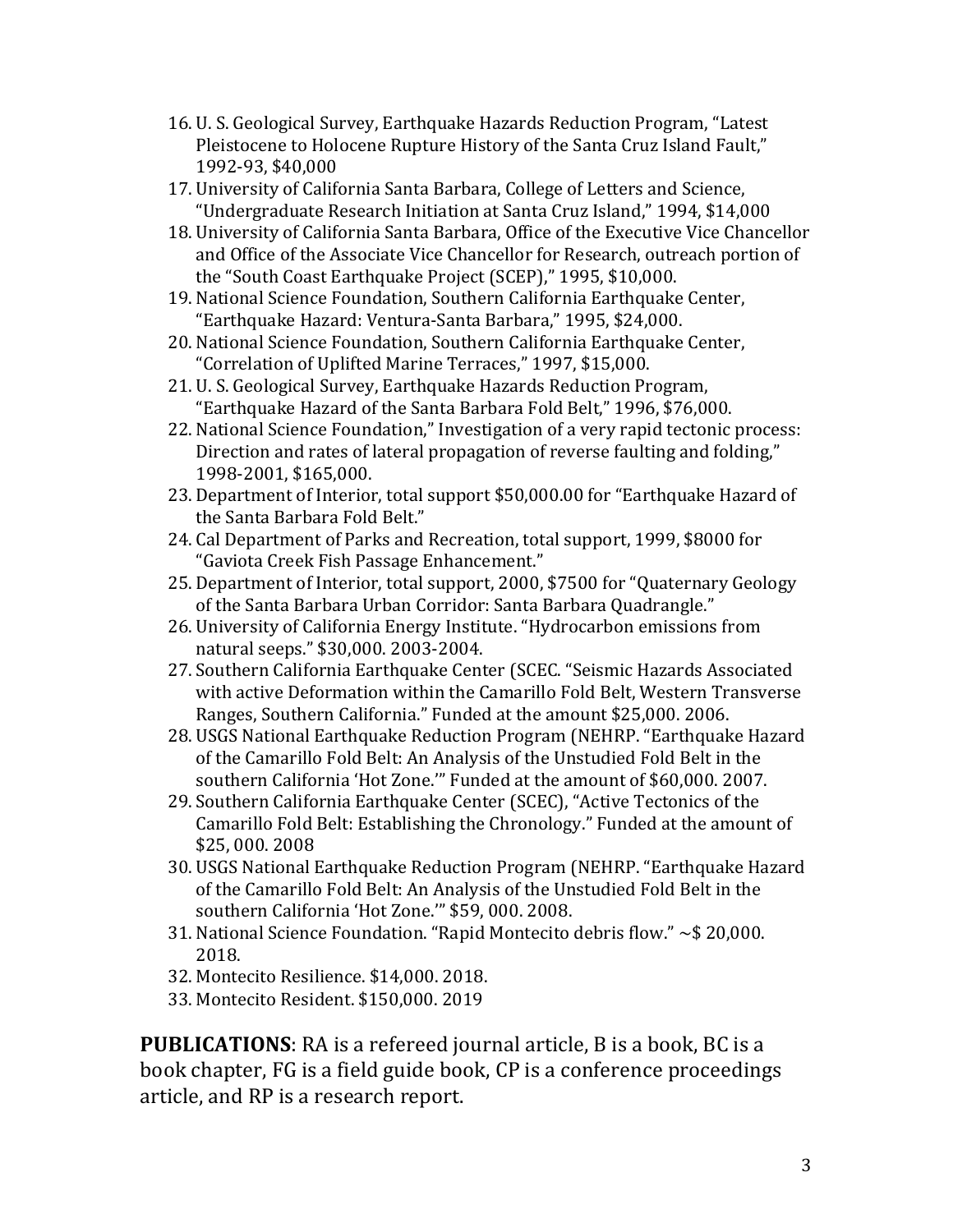1. Keller, E. A. Bed-load movement experiments: Dry Creek, California. Journal of Sedimentary Petrology  $40(4)$ : 1339-1344 (RA)

## **1971**

- 2. Keller, E.A. Areal sorting of bed-load material: the hypothesis of velocity reversal. Geol. Soc. Amer. Bull. 82: 753-756. (RA)
- 3. Keller, E. A. Pools, riffles, and meanders: discussion. Geol. Soc. Amer. Bull. 82:279-280. (RA)

## **1972**

- 4. Keller, E.A. Development of alluvial stream channels: a five stage model. Geol. Soc. Amer. Bull. 83: 1531-1536. (RA)
- 5. Keller, E.A. Areal sorting of bed-load material: the hypothesis of velocity reversal: reply. Geol. Soc. Amer. Bull. 83: 915-918. (RA)
- 6. Coffman, D.M., Keller, E.A., and Melhorn, W.N. A new topological relationship as an indicator of drainage network evolution. Water Resources Research  $8(6)$ : 1497-1505. (RA)

## **1973**

- 7. Melhorn, W.N., and Keller, E.A. Landscape aesthetics numerically determined: applications in highway corridor selection. Highway Research Record 452: 1- $9. (RA)$
- 8. Keller, E.A., and Melhorn, W.N. Bedforms and fluvial processes in alluvial stream channels: selected observations. Proceedings of the Fourth Annual Geomorphology Symposia Series, in Fluvial Geomorphology, Morisawa, Marie (ed.), Publications in Geomorphology, State University of New York, Binghamton, New York, Chapter 11, pp. 253-284. (Invited contribution.) (BC)

## **1974**

- 9. Keller, E.A. Development of alluvial stream channels: a five stage model: reply. Geol. Soc. Amer. Bull. 84: 150-152. (RA)
- 10. Keller, E.A., and Melhorn, W.N. Form and fluvial processes in alluvial stream channels. Studies in Fluvial Geomorphology, No. 2, Purdue University, Water Resources Research Center, T.R. 47, 124 p. (RP)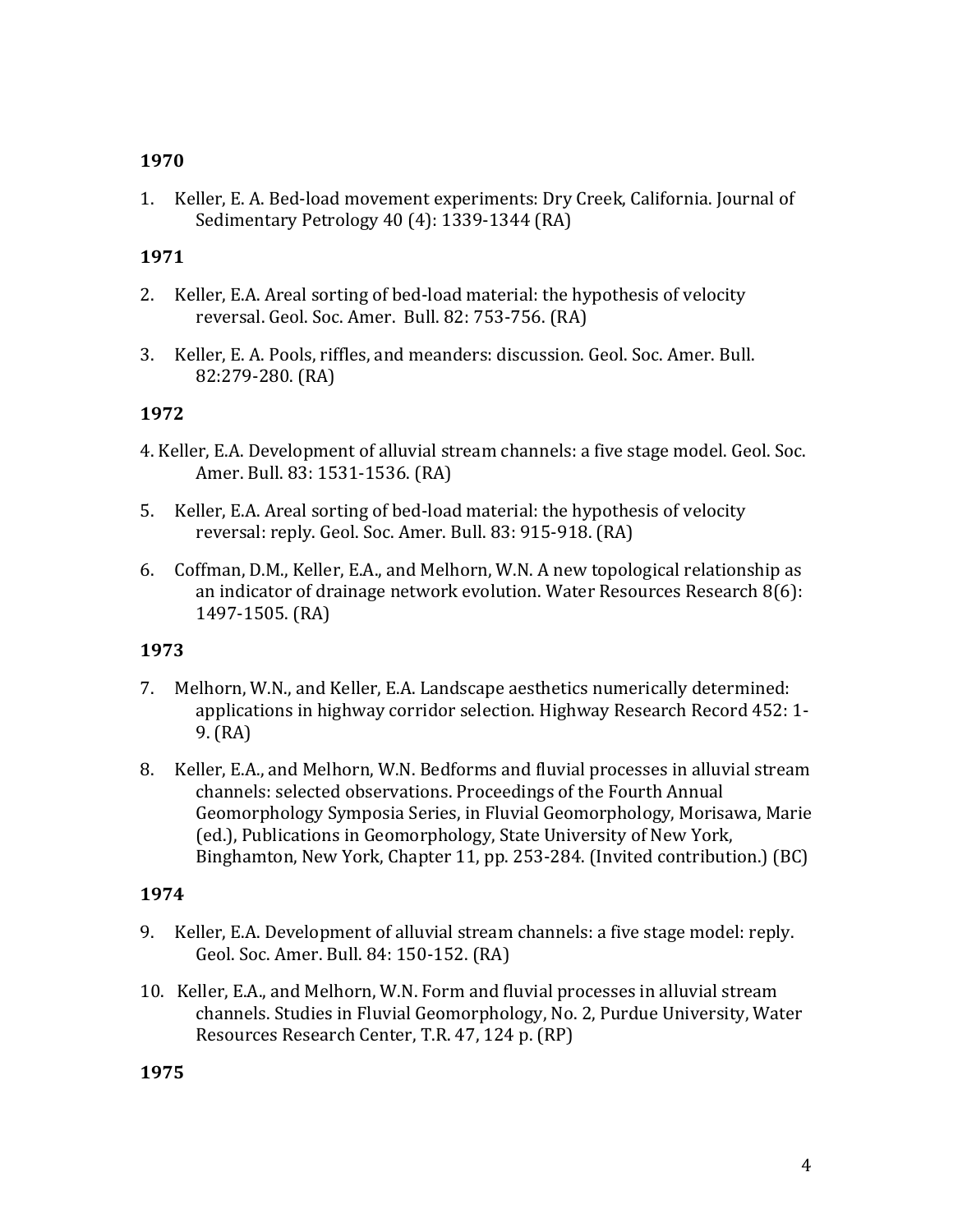- 11. Melhorn, W.N., Keller, E.A. and McBane, R.A. Landscape aesthetics numerically defined. Studies in Fluvial Geomorphology, No. 1, Purdue University, Water Research Center, T.R. No. 37, 101 p.(RP)
- 12. Keller, E. A. Channelization: a search for a better way. Geology 3(5): 246-248. (RA)

- 13. Keller, E.A., and Hoffman, E.K. Channel restoration: a sensible alternative to channelization. Public Works, Oct.: 70-72. (RA)
- 14. Keller, E.A. Environmental Geology. Charles E. Merrill Publishing Co., Columbus, Ohio, 496 p. (B)
- 15. Keller, E.A. Channelization: environmental, geomorphic and engineering aspects. Geomorphology and Engineering, Chapter 7, D.R. Coates (ed.), Dowden, Hutchinson and Ross, Inc., pp. 115-140. (Invited contribution). (BC)

## **1977**

- 16. Keller, E.A. Fluvial systems: selected observations. In Riparian Forests in California: Their Ecology and Conservation, Anne Sands (ed.), University of California, Davis, Institute of Ecology, Publication No. 15, Chapter 5, pp. 39-46. (BC)
- 17. Keller, E.A., and Hoffman, E.K. Urban streams: sensual blight or amenity. Journal of Soil and Water Conservation 32(5): 237-240. (RA)

## **1978**

- 18. Keller, E.A., and Melhorn, W.N. Rhythmic spacing and origin of pools and riffles. Bulletin of the Geological Society of America 89: 723-730. (RA)
- 19. Keller, E.A. Pools, riffles and channelization. Environmental Geology 2(2): 119- $127. (RA)$

- 20. Keller, E.A., and Tally, T. Effects of large organic debris on channel form and process in the coastal redwood environment. In Adjustments of the Fluvial System, D. D. Rhodes and G. P. Williams (eds.), Proceedings of the Tenth Annual Geomorphology Symposia. Kendall/Hunt Pub. Co., Dubuque, Iowa, pp. 169-98. (BC)
- 21. Nunnally, N.R., and Keller, E.A. Use of fluvial processes to minimize adverse effects of stream channelization. Water Resources Research Institute Report No. 144. The University of North Carolina, 115 p. (RP)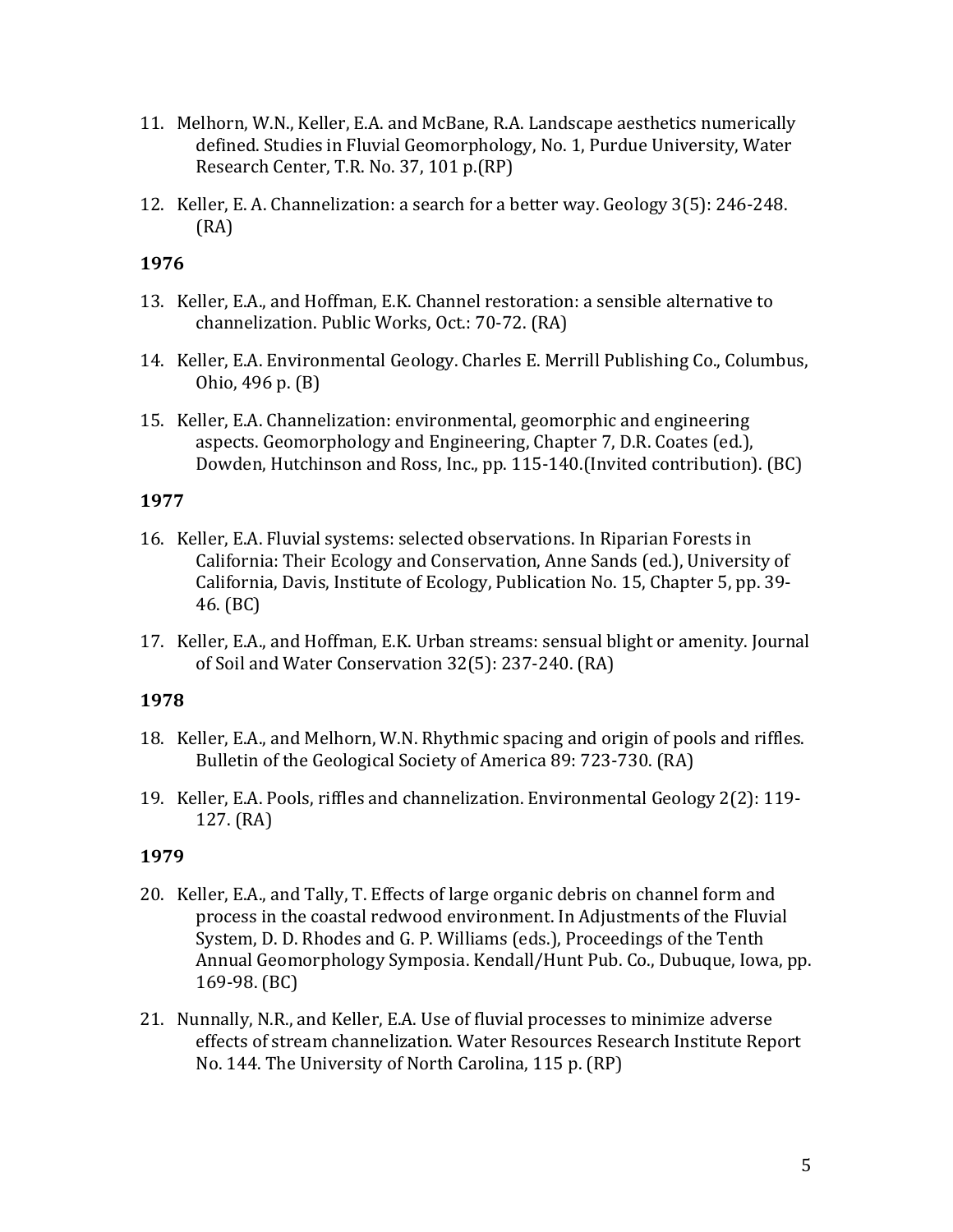- 22. Keller, E.A. Environmental Geology, Second Ed. Charles E. Merrill Publishing Co., Columbus, Ohio,  $547$  p.  $(B)$
- 23. Keller, E.A. and Swanson, F.J. Effects of large organic material on channel form and fluvial process. Earth Surface Processes  $4(4)$ : 361-380. (RA)
- 24. Norris, R.M., Keller, E.A., and Meyer, G.L. Geomorphology of the Salton Basin, California: selected observations. In Abbott, P.L. (ed.), Geological Excursions in the Southern California Area. Geol. Society of Amer., Field Guide. National Meeting, Department of Geology, San Diego State University, pp. 19-46. (FG)

- 25. Keller, E.A., Johnson, D.L., Clark, M.N. and Rockwell, T.K. Tectonic geomorphology and earthquake hazard, north flank central Ventura basin, California. Final Report, U. S. Geol. Survey Contract 14-08-0001-17678. (RP)
- 26. Keller, E.A., MacDonald, A., and Tally, T. Effect of large organic debris on channel morphology and process in the streams of Redwood National Park. Proceedings of the Second Conference on Scientific Research in the National Parks, Amer. Institute of Biological Sciences and National Park Service. NPS 1st-80/02-S (NTIS) U.S.P. 254-273. (CP)

## **1981**

27. Yeats, R.S., Clark, M.N., Keller, E.A., and Rockwell, T.K. Active fault hazard in southern California: Ground rupture vs. seismic shaking. Geol. Soc. Amer. Bull. 92: 189-196. (RA)

- 28. Keller, E.A., Bonkowski, M.S., Korsch, R.J., and Shlemon, R.J. Tectonic geomorphology of the San Andreas fault zone in the southern Indio Hills, Coachella Valley, California. Geol. Soc. Amer. Bull. 93: 46-56. (RA)
- 29. Keller, E.A. Environmental Geology, Third Ed. Charles E. Merrill Publishing Co., Columbus, Ohio,  $526$  p.  $(B)$
- 30. Burchfield, B.C., Foster, R.J., Keller, E.A., Melhorn, W.N., Brookins, D.B., Mintz, L.W., and Thurman, H.U. Physical Geology. Charles E. Merrill Publishing Co., Columbus, Ohio,  $501$  p.  $(B)$
- 31. Botkin, D.B. and Keller, E.A. Environmental Studies: The Earth as a Living Planet. Charles E. Merrill Publishing Co., Columbus, Ohio, 506 p. (B)
- 32. Keller, E.A., D. L. Johnson, T. K. Rockwell, M. N. Clark, and G. R. Dembroff. Tectonic geomorphology of the Ventura, Ojai and Santa Paula areas, western Transverse Ranges, California. (In) Cooper, J. D. (ed.), Neotectonics in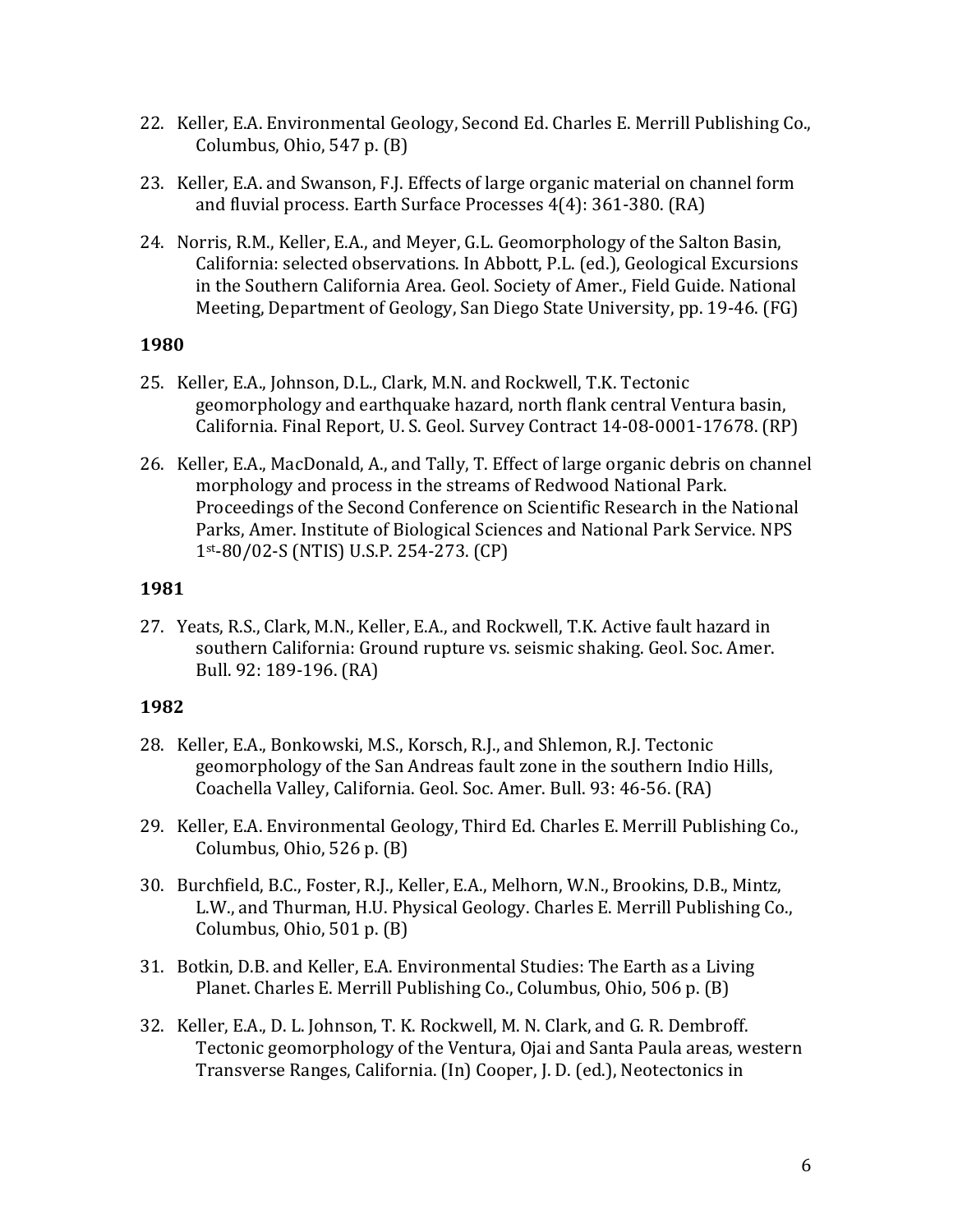Southern California. Geol. Soc. Amer. Guidebook. 78<sup>th</sup> Annual Meeting of the Cordilleran Section, pp. 25-42. (FG)

- 33. MacDonald, A., Keller, E.A., and Tally, T. The role of large organic debris on stream channels draining redwood forests, northwestern California. In Friends of the Pleistocene Guidebook, Late Cenozoic History and Forest Geomorphology of Humboldt County, California, pp. 226-245. (FG)
- 34. Keller, E.A. and Hofstra, T.D. Summer "cold pools" in Redwood Creek near Orick, California. In Friends of the Pleistocene guidebook, Late Cenozoic History and Forest Geomorphology of Humboldt County, California, pp. 205-211. (FG)
- 35. Dembroff, G.R., Johnson, D.L., Keller, E.A., and Rockwell, T.K. The Soil Geomorphology and Neotectonics of the Ventura River and Central Ventura Basin, California: A Fieldguide. (Prepared for the Soil Geomorph. Tour (Div. S-5), Dec. 2-3, 1982 Ann. Meetings Am. Soc. Agron., Crop Sci. Soc. Am., and Soil Sci. Soc. Am.) (FG)

## **1983**

- 36. Keller, E.A. Bed material sorting in pools and riffles: discussion. Amer. Soc. Civil Engineers, Journal of Hydraulics 109: 1243-1245. (RA)
- 37. Keller, E.A., and Hofstra, T.D. Summer "cold pools" in Redwood Creek near Orick, California and their importance as habitat for anadromous salmonids. In Van Riper, III, C., Whittig, L.D., and Murphy, M.L. (eds.), Proceedings of the First Biennial Conference of Research in California's National Parks, University of California, Davis (1982), p. 221-225. (CP)

## **1984**

- 38. Keller, E.A. and Rockwell, T.K. Tectonic geomorphology, Quaternary chronology, and paleoseismicity. In Costa, J.E. and Fleisher, P.J. (eds.) Developments and Applications of Geomorphology. Springer-Verlag, New York, pp. 203-239 (invited contribution). (BC)
- 39. Rockwell, T.K., Keller, E.A., Clark, M.N., and Johnson, D.L. Chronology and rates of faulting of Ventura River terraces, California. Geol. Soc. Amer. Bull. 95: 1466-1474. (RA)
- 40. Keller, E.A. and Brooks, A. Consideration of meandering in channelization projects: selected observations and judgments. Proceedings of the Conference Rivers 1983, American Society of Civil Engineers, pp. 384-397 (invited contribution). (BC)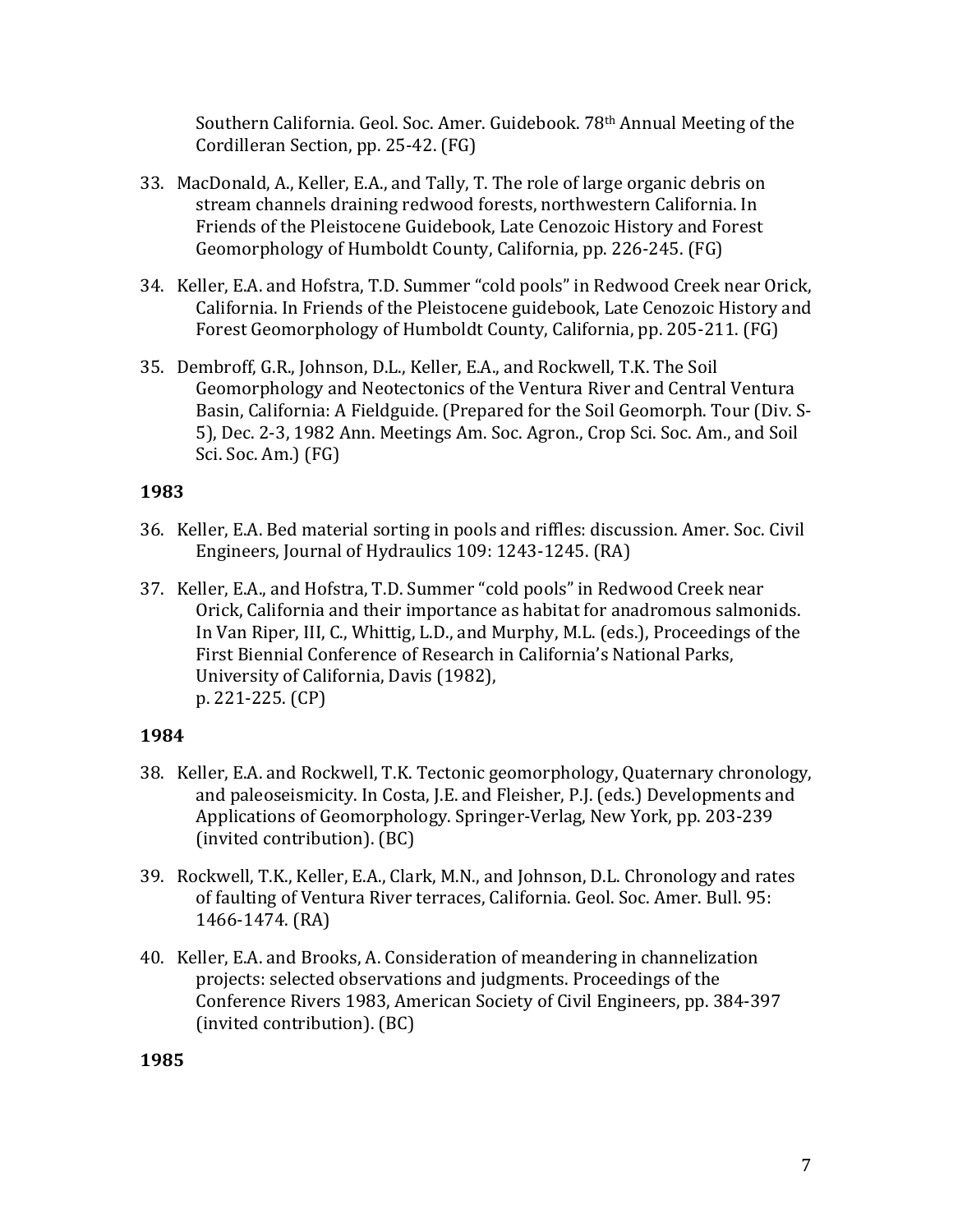- 41. Keller, E.A. Environmental Geology, Fourth Ed., Charles E. Merrill Publishing Co., Columbus, Ohio,  $480$  p.  $(B)$
- 42. Keller, E.A., Johnson, D.L., and Rockwell, T.K. Late Pleistocene-Holocene soil chronology for evaluating tectonic framework and events. U. S. Geological Survey Open-File Report 85-464, p. 538-546. (RP)
- 43. Rockwell, T.K., Keller, E.A., and Johnson. D.L. Tectonic geomorphology of alluvial fans and mountain fronts near Ventura, California. In M. Morisawa and J. T. Hack (eds.) Tectonic Geomorphology. Proceedings of the 15<sup>th</sup> Annual Geomorphology Symposium, Allen & Unwin Publishers, Boston, Ch. 8, p. 183-207 (invited contribution). (BC)
- 44. Rockwell, T. K., Johnson, D.L., Keller, E.A., and Dembroff, G.R. A late Pleistocene-Holocene soil chronolosequence in the Ventura basin, southern California, USA. In Richards, K.S., Arnett, R.R. and Ellis, S. (eds.) Geomorphology and Soils. George Allen and Unwin, Boston, Ch. 16, p. 309-327 (invited contribution). (BC)
- 45. Keller, E.A., Zepeda, R.L., Laduzinsky, D.M., Seaver, D.B., and Zhao. E.X. Late Pleistocene-Holocene soil chronology for evaluating tectonic framework and events, Transverse Ranges, California. U. S. Geological Survey Open-File Report 86-31, p. 630- 640. (RP)

- 46. Keller, E.A. Investigations of active tectonics: Use of surficial earth processes. In Active Tectonics, National Academy Press, Washington, D. C., p. 136-147 (invited contribution). (BC)
- 47. Keller, E.A. Source and seismic potential associated with reverse faulting and related folding. J. S. Geological Survey Open-File Report 86-383, p. 180-181. (RP)
- 48. Best, D.W. and Keller, E.A. Sediment storage and routing in a steep boulder-bed rock- controlled channel. In DeVries, J.J. (ed.) Proceedings of the 1985 Chaparral Ecosystems Research Symposium, Santa Barbara, California, pp.  $45-55.$  (CP)

- 49. Keller, E.A. Source and seismic potential associated with reverse faulting and related folding. U. S. Geological Survey Open-File Report 87-374, p. 182-183. (RP)
- 50. Botkin, D. B. and Keller, E.A. Environmental Studies: Earth as a Living Planet, Second Ed., Charles E. Merrill Publishing Co., Columbus, Ohio, 685 p. (RP)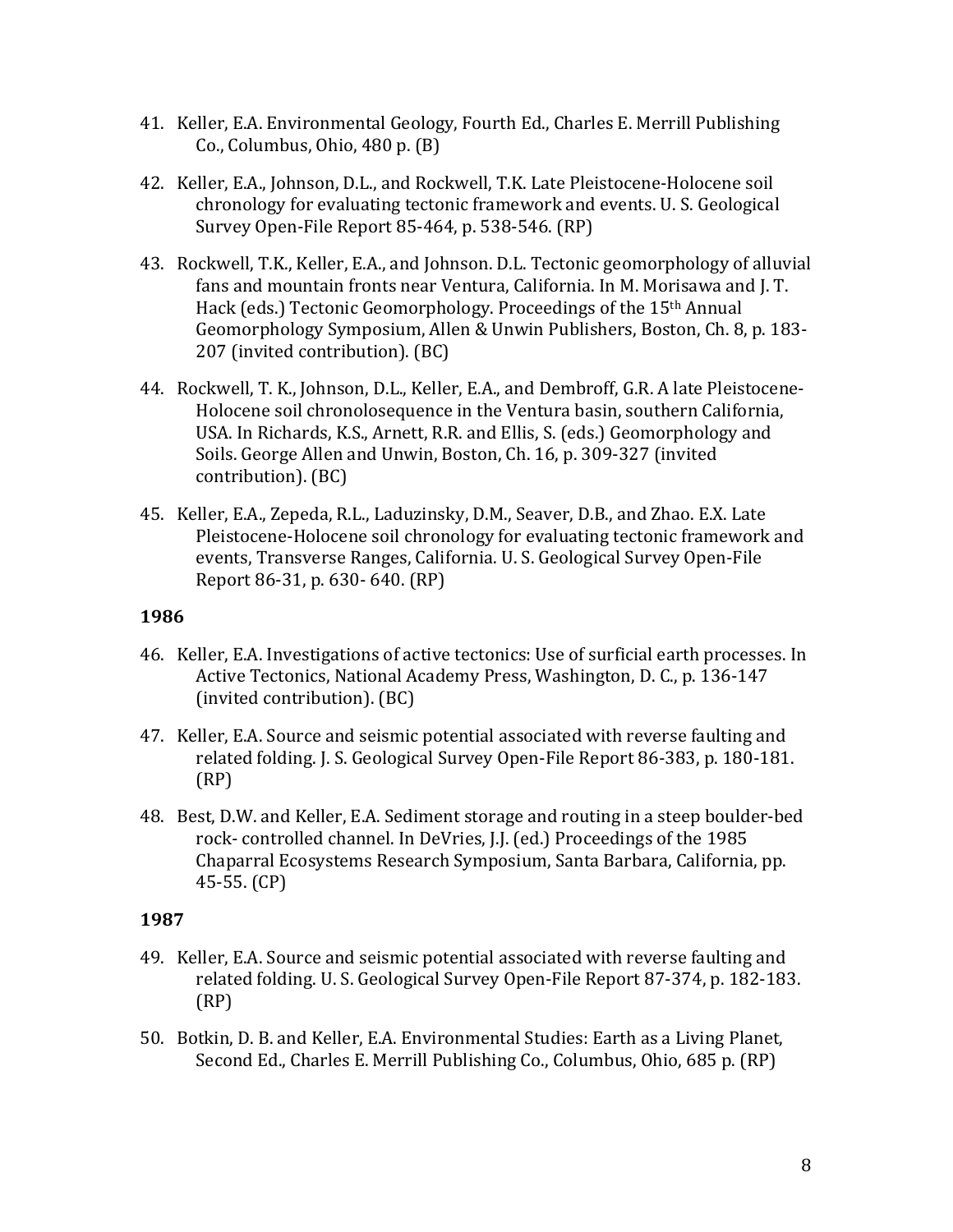- 51. MacDonald, A. and E. A. Keller. Stream channel response to the removal of large woody debris, Larry Damm Creek, northwestern California. In Erosion and Sedimentation in the Pacific Rim. Proceedings of the Corvallis Symposium, August, IAHS Publ. No. 165. p. 405-406. (CP)
- 52. Florsheim, J. L. and E. A. Keller. Relationships between channel morphology, unit stream power, and sediment routing and storage in a steep, bedrock controlled channel. In Erosion and Sedimentation in the Pacific Rim. Proceedings of the Corvallis Symposium, August, IAHS Publ. No. 165, p. 279- $280. (CP)$

- 53. Keller, E. A. Environmental Geology, Fifth Ed., Charles E. Merrill Publishing Co., Columbus, Ohio,  $540$  p.  $(B)$
- 54. Keller, E. A. Quaternary tectonic framework and earthquake hazard in fold-andthrust belts of the western Transverse Ranges, California. U. S. Geological Survey Open-File Report 88-673, p. 153. (RP)
- 55. Rockwell, T. K., E. A. Keller, and G. R. Dembroff. Quaternary rate of folding of the Ventura River anticline, western Transverse Ranges, southern California. Geol. Soc. Amer. Bull. 100, 850-858. (RA)
- 56. Keller, E. A. Estimating timing of fault activity on uplifted wave-cut platforms. Bulletin of the Association of Engineering Geologists, v. XXV, No. 4, p. 505- $507. (RA)$
- 57. Higgins, C. G., Coats, D. R., Baker, V. B., Dietrich, W. E., Dunne, T., Keller, E. A., Norris, R. M., Parker, G. G. Sr., Pavich, M., Pewe, T. L., Robb, J. M., Rogers, J. D. and Sloan, C. E. Landform development. In Hydrogeology, Back, W., Rosenhein, J. S. and Seaber, P. R. (eds.), The Geology of North America, Vol. 0-2. The Geological Society of America, Ch. 42, pp. 383-401.(BC)

- 58. Faber, P. M., E. A. Keller, A. Sanda and B. M. Massey. The ecology of riparian habitats of the southern California coastal region: A community profile. Biological Report 85 (7.27). U. S. Department of Interior, Fish and Wildlife Service,  $152$  p.  $(BC)$
- 59. Keller, E. A., Johnson, D. L., Laduzinsky, D. M., Rockwell, T. K., Seaver, D. B., Zepeda, R. L. and Zhao, X. Tectonic geomorphology and late Pleistocene soil chronology of the Wheeler Ridge, San Emigdio Mountains and Frazier Mountain areas. Pacific Cell, Friends of the Pleistocene Guidebook, 125 p. (FG)
- 60. Davis, F. W., Keller, E. A., Parikh, A., and Florsheim, J. Recovery of the chaparral riparian zone after wildfire. In: Proceedings of the California Riparian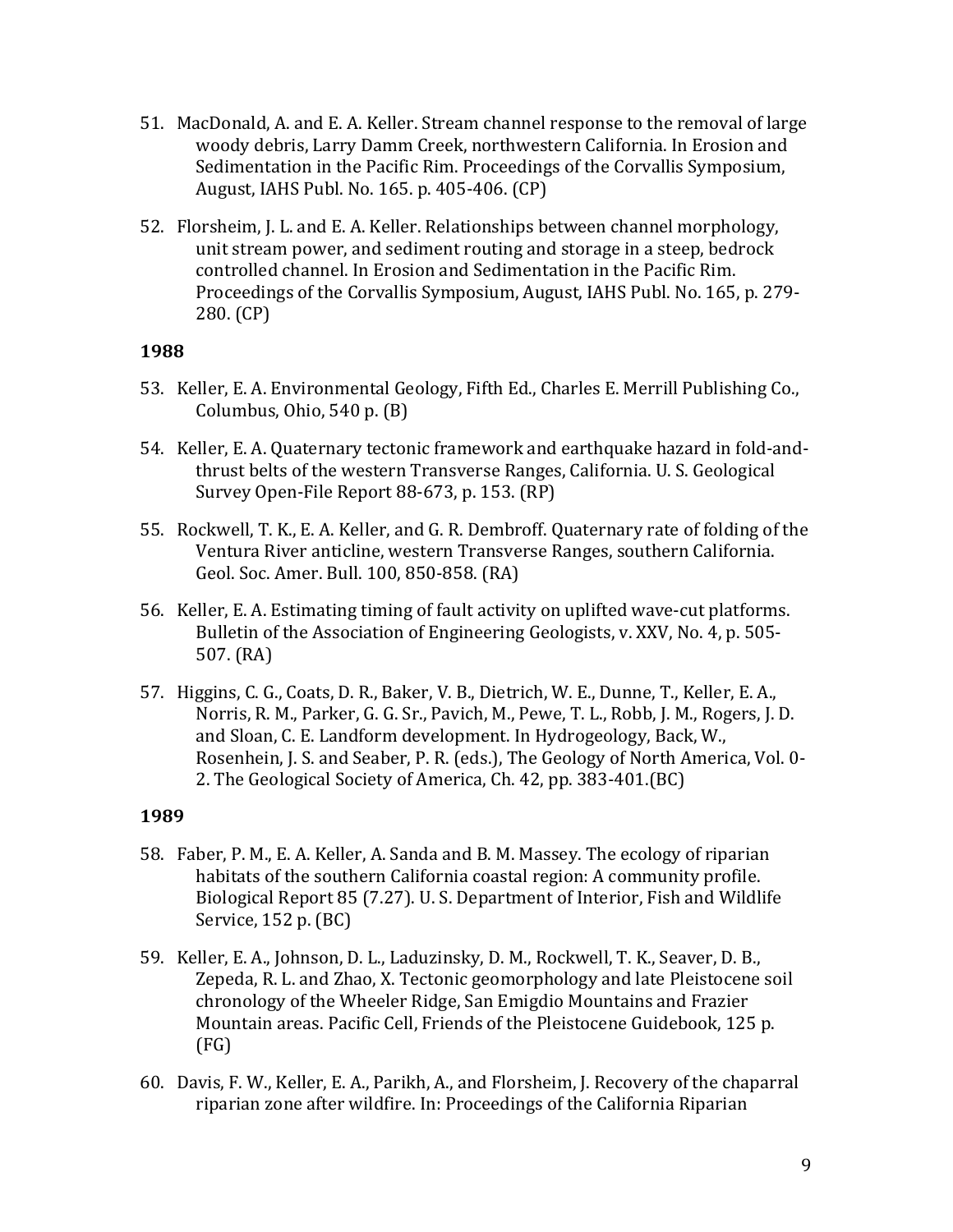Systems Conference, Sept. 22-24, 1988, Davis, California. USDA Forest Service Technical Report PSW-110, pp. 194-203. (CP)

### **1990**

- 61. Johnson, D. L., E. A. Keller, and T. K. Rockwell. Dynamic pedogenesis: New views on some key soil concepts, and a model for interpreting Quaternary soils. Quaternary Research 33: 306-319. (RA)
- 62. Keller, E.A., and Kondolf, G.M. Groundwater and fluvial processes; Selected observations, with case studies by Hagerty, D.J., and Kondolf, G.M., In Higgins, C.G., and Coates, D.R., Groundwater geomorphology; The role of subsurface water in Earth- surface processes and landforms: Boulder, Colorado, Geological Society of America Special Paper 252. (RA)

- 63. Florsheim, J.L., Keller, E.A., and Best, D.W. Fluvial sediment transport in response to moderate storm flows following chaparral wildfire, Ventura County, southern California. The Geological Society of America Bulletin. 103: 504-511. (RA)
- 64. Springer, D.S., Keller, E.A., Everett, L.G., and Lawrence, A.E. Laboratory demonstration of hydrocarbon migration in the Vadose Zone: effectiveness of the U-tube design for underground storage tank leak detection monitoring. Ground Water Monitoring Review 11 (4): 133-138. (RP)
- 65. Kondolf, E.M., and Keller, E.A. Management of urbanizing watersheds. In J. J. DeVrier (ed.) California Watersheds at the Urban Interface. Proceedings of the Third Biennial Watershed Conference. California Water Resources Center: 27-39. (CP)
- 66. Pinter, N., and Keller, E.A. Comment on surface uplift, uplift of rocks and exhumation of rocks. Geology 19 (10): 1053. (RA)
- 67. Keller, E.A., Yeats, R.S., Rockwell, T.K., and Johnson, D.L. Overview of active tectonics. In E.A. Keller (ed.) Active Folding and Reverse Faulting in the western Transverse Ranges, southern California. Geol. Soc. Amer. Guidebook. 1991 Annual Meeting, pp. 1-12. (FG)
- 68. Zepeda, R. L., Keller, E.A., and Rockwell, T.K. Tectonic geomorphology of Wheeler Ridge. In E. A. Keller (ed.) Active Folding and Reverse Faulting in the western Transverse Ranges, southern California. Geol. Soc. Amer. Guidebook. 1991 Annual Meeting, pp. 37-45. (FG)
- 69. Zhao, X., Keller, E.A., and Johnson, D.L. Tectonic geomorphology of the Frazier Mountain area. In E. A. Keller (ed.) Active Folding and Reverse Faulting in the western Transverse Ranges, southern California. Geol. Soc. Amer. Guidebook. 1991 Annual Meeting, pp. 50-60. (FG)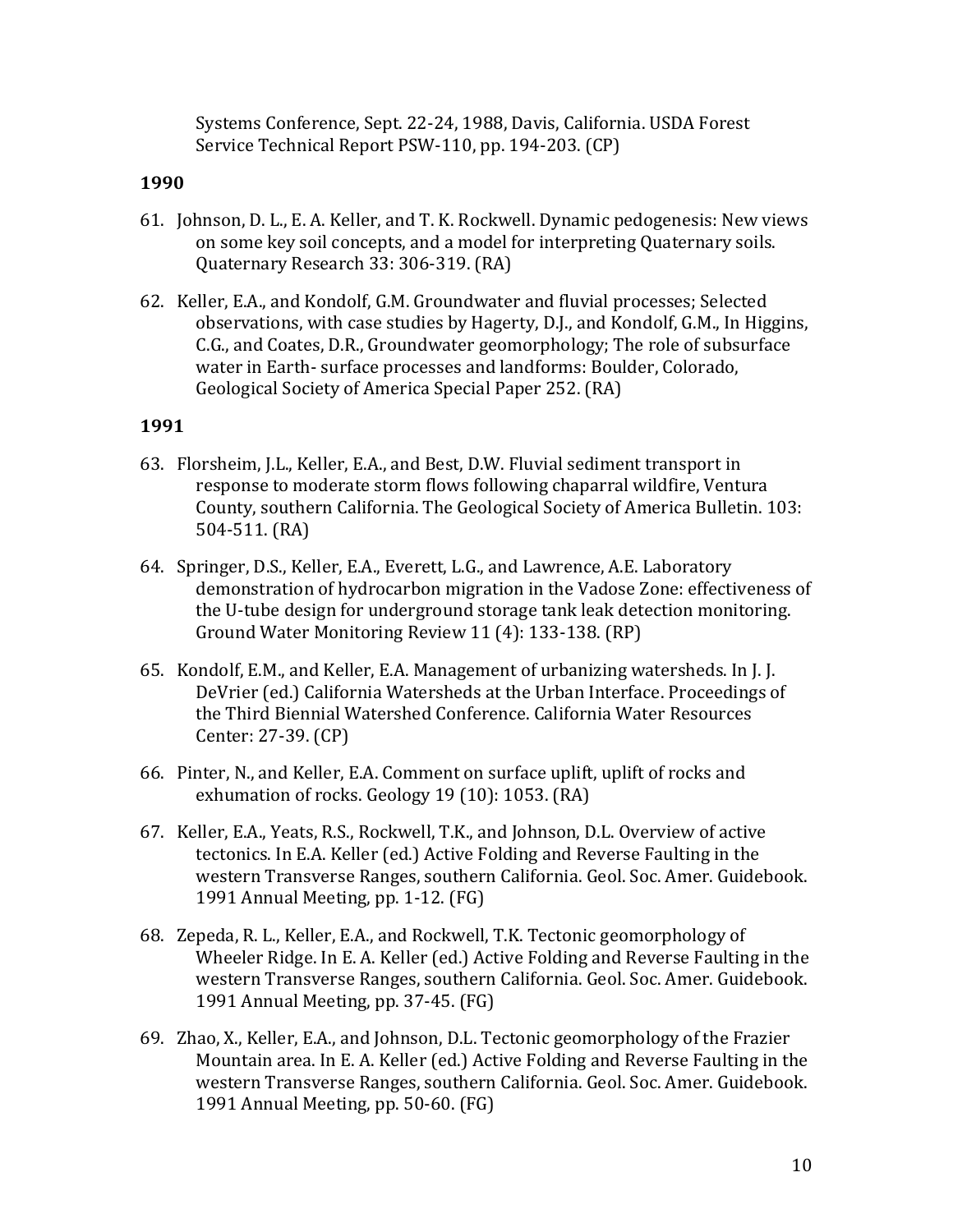70. Keller, E.A. (ed.) Active Folding and Reverse Faulting in the western Transverse Ranges, southern California. Geol. Soc. Amer. Guidebook. October 1991. (FG)

#### **1992**

- 71. Keller, E. A. Environmental Geology,  $6<sup>th</sup>$  Ed., Macmillan Publishing Co., New York, New York,  $521$  p.  $(B)$
- 72. Keller, E.A. and Capelli, M.H. Ventura River flood of February 1992: A lesson ignored? Water Resources Bulletin 28(5):813-832. (RA)

#### **1993**

- 73. Pinter, N. and Keller, E.A. Quaternary tectonic ad topographic evolution of the northern Owens Valley. In the history of water: eastern Sierra Nevada, Owens Valley, White-Inno Mountains. White Mountain Research Station Symposium 4:32-39. (CP)
- 74. Keller, E.A. and Loaiciga, H.A. Fluid-pressure induced seismicity at regional scales. Geophysical Research Letters 20(16):1683-1686. (RA)
- 75. Keller, E.A. and Capelli, M.H. Reply to discussion Ventura River flood of February 1992: A lesson ignored? Water Resources Bulletin 29(5):1. (RA)
- 76. Keller, E.A. and J.L. Florsheim. Velocity reversal hypothesis: A model approach. Earth Surface Processes and Landforms 18:733-748. (RA)

## **1994**

77. Pinter, N., Keller, E.A., and West, R.B. Relative dating of terraces of the Owens River, northern Owens Valley, California, and correlation with moraines of the Sierra Nevada. Quaternary Research 42:266-276. (RA)

- 78. Botkin, D.B. and Keller, E.A. Environmental Science, New York, John Wiley and Sons,  $627$  p.  $(B)$
- 79. Pinter, N. and Keller, E.A. Geomorphological analysis of neotectonic deformation, northern Owens Valley, California. Geol. Rundsch 84:200-212. (RA)
- 80. Keller, E.A., Gurrola, L.D., Metcalf, J.G., and Dibblee Jr., T.W. Earthquake hazard of the Santa Barbara Fold Belt, California. Univ. of Calif. Santa Barbara. Institute for Crustal Studies 58 p. Guidebook. (FG)
- 81. Keller, E.A., MacDonald, A., Tally, T., and Merrit, N.J. Effects of Large Organic Debris on Channel Morphology and Sediment Storage in Selected Tributaries of Redwood Creek, Northwestern California. U.S. Geological Survey Professional Paper 1454, Geomorphic Processes and Aquatic Habitat in the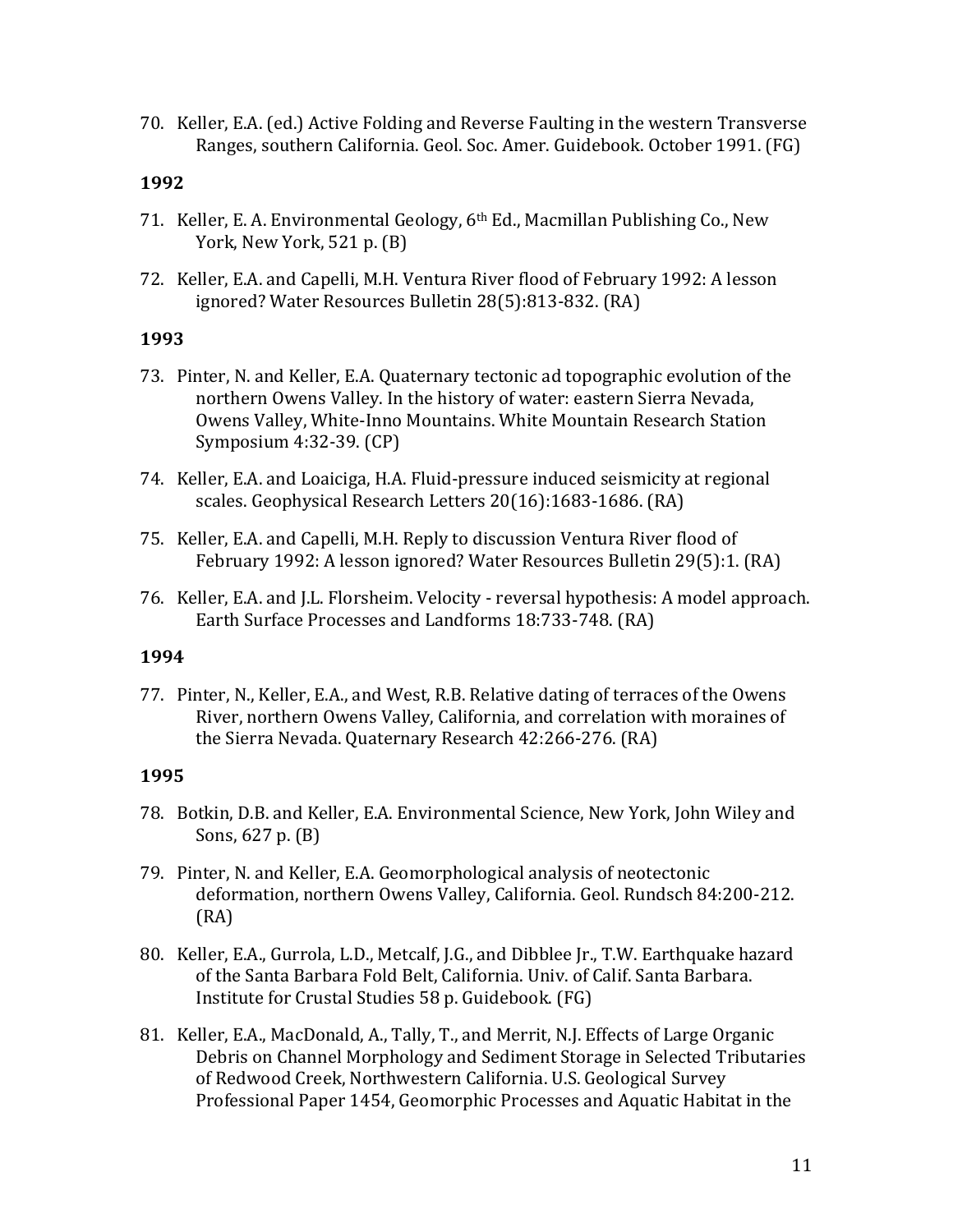Redwood Creek Basin, Northwestern California. K. M. Nolan, H. M. Kelsey, and D. C. Marron, Editors. P1-P29. (RA)

82. Keller, E.A., Hofstra, T.D., and Moses, C. Summer Cold Pools in Redwood Creek Near Orick, California, and Their Relation to Anadromous Fish Habitat. U.S. Geological Survey Professional Paper 1454, Geomorphic Processes and Aquatic Habitat in the Redwood Creek Basin, Northwestern California. K. M. Nolan, H. M. Kelsey, and D. C. Marron, Editors. U1-U9. (RA)

## **1996**

- 83. Keller, E.A. and MacDonald, A. River Channel Change: the role of large woody debris, in Changing River Channels, A. Gurnell and G. Petts (eds), New York, John Wiley and Sons., Ch. 10, pp. 217-235 (invited contribution). (BC)
- 84. Keller, E.A. and Pinter, N. Active Tectonics, Upper Saddle River, New Jersey, Prentice- Hall,  $338$  p.  $(B)$
- 85. Keller, E.A. Environmental Geology, 7<sup>th</sup> Edition, Upper Saddle River, New Jersey, Prentice Hall,  $560$  p.  $(B)$
- 86. Keller, E.A., Sanz De Galdeano, C., and Chacon, J. Tectonic Geomorphology and Earthquake Hazard of Sierra Nevada, Southern Spain. Sierra Nevada 1<sup>a</sup> Conferencia Internacional, Granada. J. Chacón Montero, J. Luis Rosúa Campos, Editors. pp. 201-218 (invited contribution). (CP)
- 87. Keller, E.A. and Manalis, M.S. Environmental Studies Program: The UCSB Experience, in J. Chacon Montero and C. Irigaray Fernandez (eds). 6th Spanish Congress and International Conference on Environmental Geology and Land-Use Planning. v. 1. p. 11-18 (invited contribution).  $(CP)$
- 88. Keller, E.A., Sanz de Galdeano, C., and Chacon, J. Tectonic Geomorphology and Earthquake Hazard of Sierra Nevada, Southern Spain. In J. Chacon Montero and C. Irigaray Fernandez (eds). 6th Spanish Congress and International Conference on Environmental Geology and Land-Use Planning. v. 2. p. 327-388 (invited contribution). (CP)

## **1997**

89. Keller, E.A., Valentine, D.W., and Gibbs, D.R. Hydrological Response of Small Watersheds Following the Southern California Painted Cave Fire of June 1990. Hydrological Processes 11:401-414. (RA)

## **1998**

90. Botkin, D.B., and Keller, E.A. Environmental Science (2nd Edition), New York, John Wiley and Sons, Inc. (B)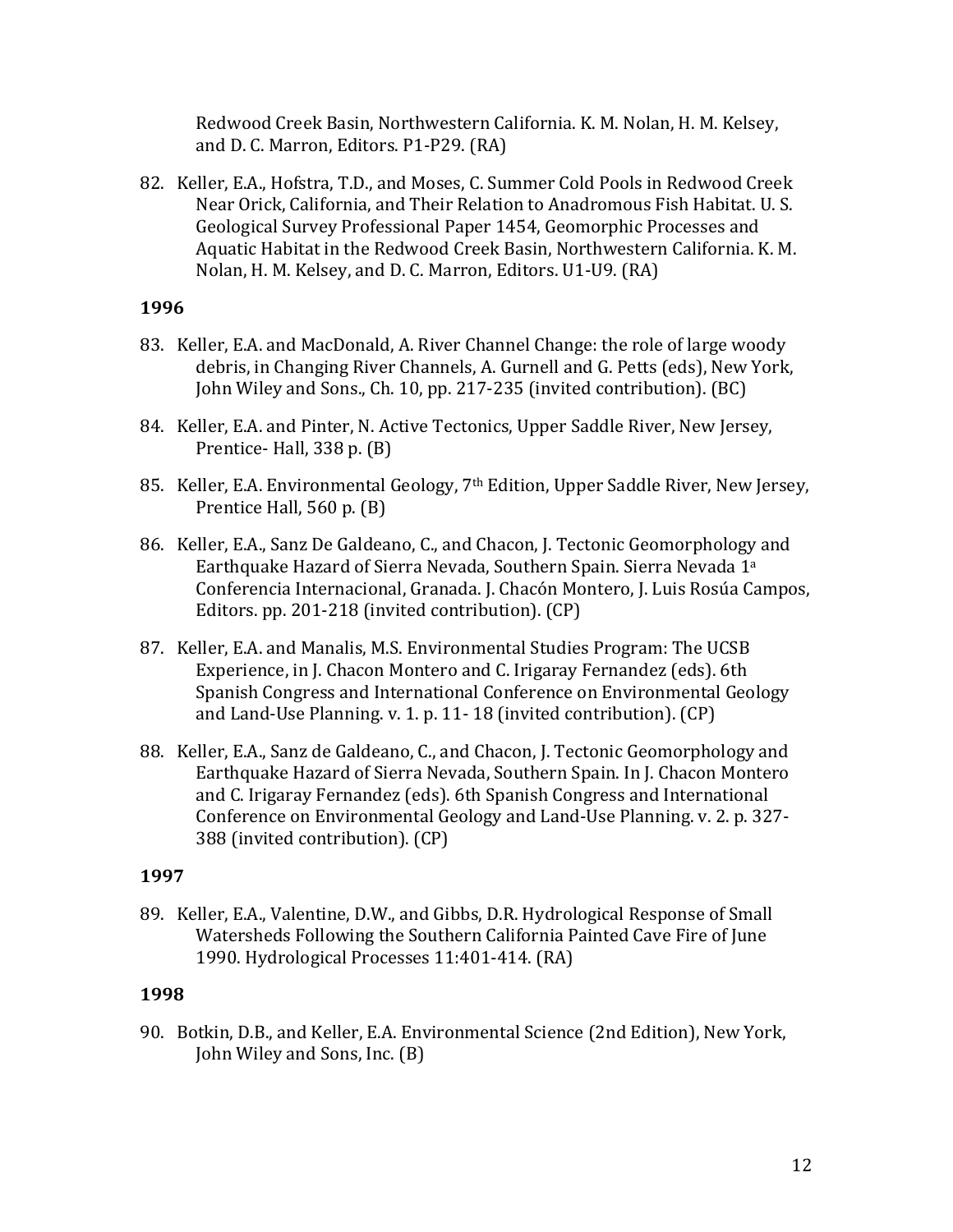- 91. Keller, E.A., Zepeda, R.L., Rockwell, T.K., Ku, T.L., and Dinklage, W.S. Active tectonics at Wheeler Ridge, southern San Joaquin Valley, California. Geological Society of America Bulletin 110:298-310. (RA)
- 92. Trecker, M.A., Gurrola, L.D., and Keller, E.A. Oxygen isotope correlation of marine terraces and uplift of the Mesa hills, Santa Barbara, CA, USA. In: Stewart, I.S. & Vita- Finzi, C. (eds) Coastal Tectonics. Geological Society, London, Special Publications 146:57-69 (invited contribution). (RA)
- 93. Pinter, N., Lueddecke, S.B., Keller, E.A., and Simmons, K.R., Late Quaternary Slip and Earthquake History of the Santa Cruz Island Fault, California, Geol. Soc. Amer. Bulletin, 110:298-310. (RA)

- 94. Keller, E.A., Introduction to Environmental Geology, Prentice Hall, Upper Saddle River, New Jersey. (B)
- 95. Botkin, D.B. and E.A. Keller. Environmental Science (3rd Edition), New York, John Wiley and Sons, Inc. (B)
- 96. Keller, E.A., Gurrola, L., & Tierney, T.E. Geormorphic criteria to determine direction of lateral propagation of reverse faulting and folding. Geology, 27:515-518. (RA)
- 97. Keller, E.A., Gilbert's Hydraulic Experiments. In: Moores, E.M., Sloan, D, & Stout, D.L. (eds). Classic Cordilleran Concepts. Geological Society of America Special Paper 338, ch 13, 243-256. (RA)

## **2000**

- 98. Keller, E.A., Johnson, D.L., Laduzinsky, D.L., Seaver, D.B., and Ku, T.L. Tectonic Geomorphology of Active Folding Over Buried Reverse Faults: San Emigdio Mountain Front, Southern San Joaquin Valley, California, Geological Society of America Bulletin.112: 86-97. (RA)
- 99. Botkin, D. & Keller, E.A. Environmental Science, 3rd ed. John Wiley & Sons, NY.  $649p. (B)$
- 100. Gurrola, L.D., Keller, E.A., Trecker, M.A., Hartleb, R. Active folding and buried reverse faulting of the Santa Barbara Fold Belt, California, Geol. Soc. Amer. Field Trip Guide Book #11, 43 p. (RA)
- 101. Keller, E.A., Environmental Geology, 8th ed. Prentice Hall, Upper Saddle River,  $NI. 562p. (B)$

## **2001**

102. Gurrola, L.D., Selting, A.J., Keller, E.A., Tierney, T., Hartlen, R., Trecker, M. and Dibblee, T.W. Jr. Neotectonics of the Santa Barbara Fold Belt, California. In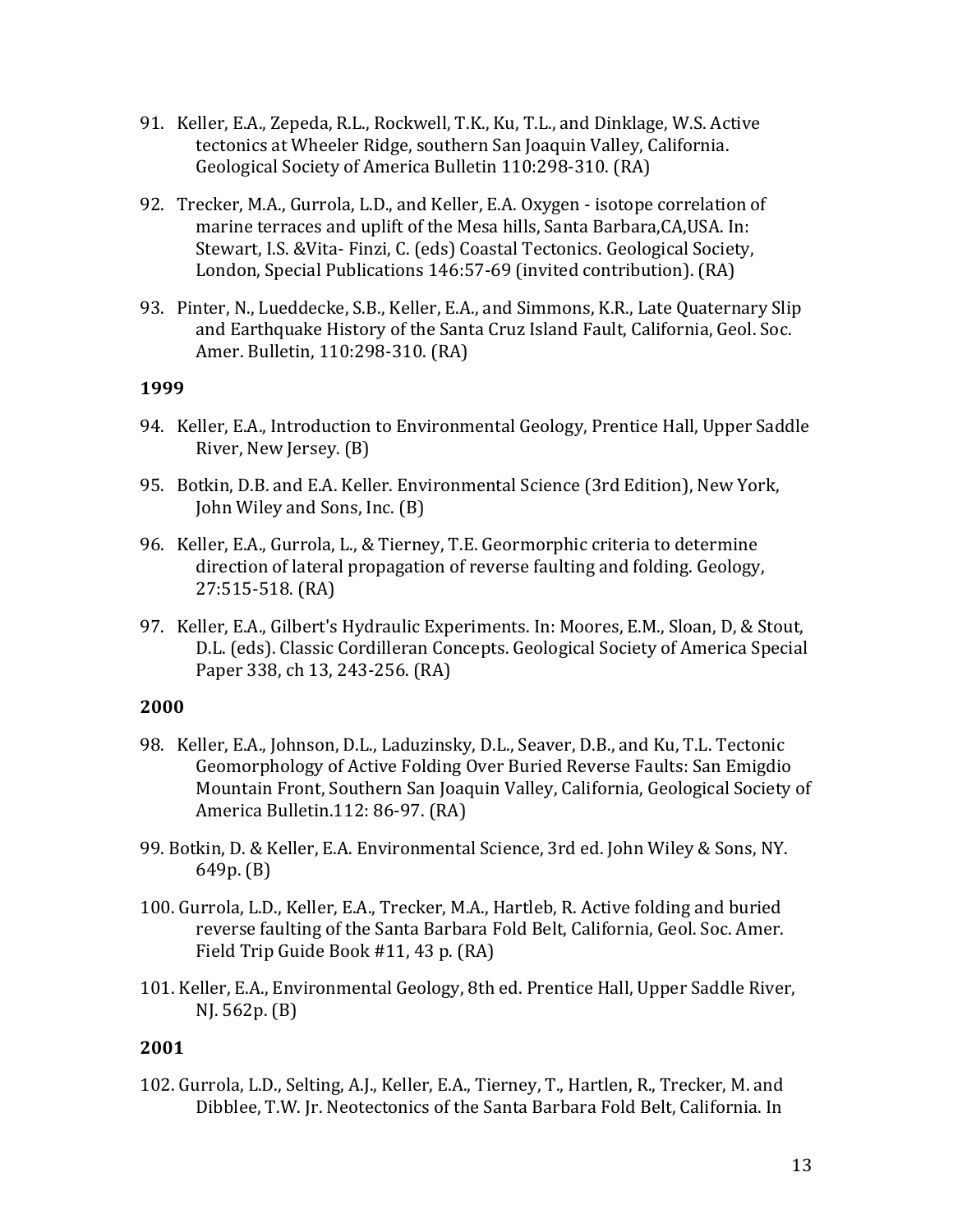Dunne, G. and Cooper J., (compilers). Geologic Excursions in Southwestern California. Pacific Section SE PM. Book 89. P. 21-100. (FG)

103. Keller, E.A., Tectonic Geomorphology. In I. Stewart, ed., Oxford Companion to the Earth (invited contribution). (RA)

## **2002**

- 104. Keller, E.A., Introduction to Environmental Geology, 2<sup>nd</sup> ed. Prentice Hall Upper Saddle River, NJ. 564p (B)
- 105. Keller, E.A. and Pinter, N. Active Tectonics, 2<sup>nd</sup> ed. Prentice Hall Upper Saddle River, NJ.  $362p.$  (B)
- 106. Azor, A., Keller, E.A., and Yeats, R.S. Geomorphic Indicators of Active Fold Growth: South Mountain-Oak Ridge Ventura Basin, Southern California. Geological Society of America Bulletin 114:745-753. (RA)

## **2003**

107. Botkin, D. & Keller, E.A. Environmental Science, 4th ed. John Wiley & Sons, NY. 667p. (B)

- 108. Keller, E.A., Introduction to Environmental Geology, 3<sup>rd</sup> ed. Prentice Hall, Upper Saddle River, NJ. 564p. (B)
- 109. Keller, E.A., Harrison, L., and Bean, G. Mission Creek, Santa Barbara: An urban stream by the sea on an alluvial fan. Proceedings of the 24<sup>th</sup> Salmonid Restoration Conference. Santa Barbara, CA. p.31. (CP)
- 110. Bean, G. and Keller, E.A. Geologic controls on pool formation and low-flow habitat: Rattlesnake Creek, Santa Barbara, California. Proceedings of the  $24<sup>th</sup>$ Salmonid Restoration Conference. Santa Barbara, CA. p.62. (CP)
- 111. Harrison, L. and Keller, E.A. Pool response to sediment pulses in mountain streams. Proceedings of the 24th Salmonid Restoration Conference. Santa Barbara, CA. p.63. (CP)
- 112. Gurrola, L.D. and Keller, E.A. Tectonic geomorphology, active folding, and earthquake hazard of the Mission ridge fault system, Santa Barbara, California. In Gurrola, L.D. and Keller, E.A. (eds) Santa Barbara fold belt and beyond. Friends of the Pleistocene Field Trip Guidebook. (FG)
- 113. Harrison, L. and Keller, E.A. Pool formation in boulder-bed streams: Implications from 1-D and 2-D hydraulic modeling. In Gurrola, L.D. and Keller, E.A. (eds) Santa Barbara fold belt and beyond. Friends of the Pleistocene Field Trip Guidebook. (FG)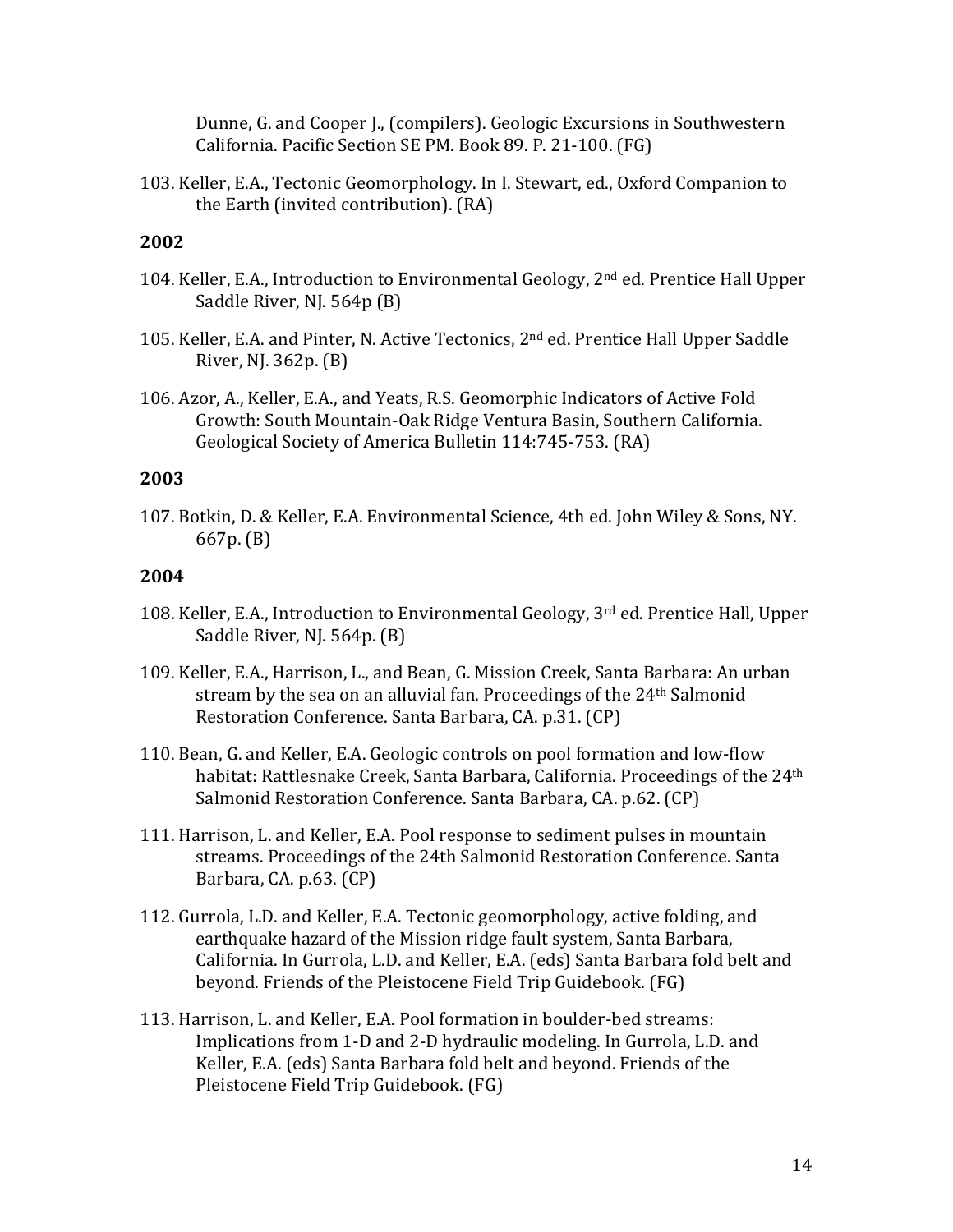- 114. Botkin, D. & Keller, E.A. Environmental Science, 5th ed. John Wiley & Sons, NY.  $667p.$  (B)
- 115. Harrison, L.R., Keller, E.A. and M. Sallee (2005). Santa Monica Mountains Steelhead Habitat Assessment: Watershed Analysis. University of California, Santa Barbara. Prepared for CalTrout, Westlake Village, California (RP)

#### **2006**

- 116. Keller, E.A and Blodgett, R.H. 2006. Natural Hazards, Prentice Hall, Upper Saddle River, NJ. 395p (B)
- 117. Harrison, L.R., Keller, E.A., Kelley, E., and L. Mertes, (2006). Minimum Flow Requirements for Southern Steelhead Passage on the Lower Santa Clara River, CA. University of California, Santa Barbara. Prepared for The Nature Conservancy, Ventura, California. (RP)
- 118. Boughton, D.A., P.B. Adams, E. Anderson, C. Fusaro, E.A. Keller, E. Kelley, L. Lentsch, J. Nielsen, K. Perry, H. Regan, J. Smith, C. Swift, L. Thompson, and F. Watson. 2006. Viability Criteria for Steelhead of the South-Central and Southern California Coast. NOAA Technical Memorandum NMFS-SWFSC. (RP)

#### **2007**

- 119. Harrison, L.R. and Keller, E.A. Modeling forced pool-riffle hydraulics in a boulder-bed stream in southern California. Geomorphology. 83(3). 232-248. (RA)
- 120. Keller, E.A., Duffy, M., Kennett, J.P., and Hill T. Tectonic geomorphology and hydrocarbon induced topography of the Mid-Channel anticline, Santa Barbara Basin, California. Geomorphology. 89: 274-286. (RA)
- 121. Botkin, D. and Keller, E.A. Environmental Science, 6th ed. John Wiley & Sons, NY. 668p. (B)
- 122. Keller. E.A. and Day, J.W. Jr. Untrammeled growth as an environmental "March of Folly." Ecological Engineering 30: 206-214. (RA)
- 123. Duffy, M., Kinnaman, F.S., Valentine, D.L., Keller, E.A., Clark, J.F. Gaseous emission rates from natural petroleum seeps in the Upper Ojai Valley, California. Environmental Geosciences 14, no 4, 197 - 207. (RA)

#### **2008**

124. Keller, E.A and Blodgett, R.H. Natural Hazards. 2nd ed. Prentice Hall, Upper Saddle River, NJ. 478p. (B)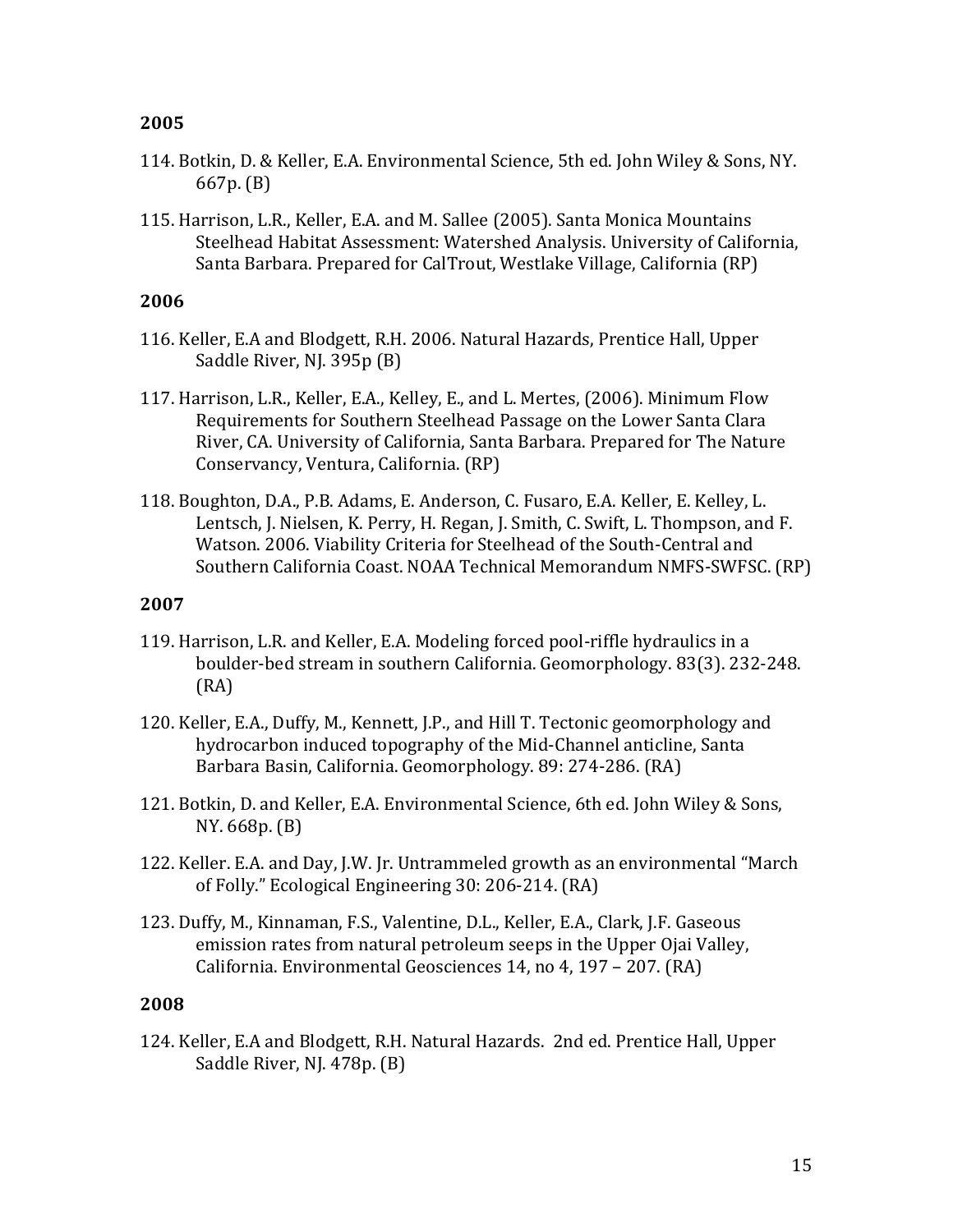- 125. Keller, E.A., Introduction to Environmental Geology,  $4^{\text{th}}$  ed. Prentice Hall, Upper Saddle River, NJ. 661p. (B)
- 126. Keller, E.A. and Botkin, D.B. Essential Environmental Science. John Wiley & Sons, NY.  $454p.$  (B)
- 127. El Homdouni, R., Irigaray, C., Femandez, T., Chacon, J., and Keller, E.A. Assessment of relative active tectonics, southwest border of the Sierra Nevada (southern Spain). Geomorphology 96: 150-173. (RA)

- 128. Gregory, K.J., Simmons, I.G., Brazel, A.J. Day, J.W., Keller, E.A., Sylvester, A.G., and Yanez-Arancibia, A. Environmental Sciences. Sage Publications. London, UK. 441p. (BC)
- 129. Botkin, D. and Keller, E.A. Environmental Science, 7th ed. John Wiley & Sons, NY. 665p. (B)
- 130. Minor, S. A., Kellogg, K. S., Stanley, R. G., Gurrola, L.D., Keller E.A., and Brandt, T. R. Geologic map of the Santa Barbara Coastal plain Area, Santa Barbara County, California. U.S. Geological Survey Scientific Investigations Map 3001. (RP)
- 131. Keller, E.A. and DeVecchio. Natural Hazards, 2<sup>nd</sup> ed., Prentice Hall Upper Saddle River, NJ.  $554p.$  (B)

#### **2010**

- 132. El Hamdouni, R., Irigaray, C., Jiménez-Perálvarez, J.D., Chacón, J., and Keller, E.A. Correlations analysis between landslides and stream length gradient (SL) index in the southern slopes of Sierra Nevada (Granada, Spain). In "Geologically Active" Williams et al. (eds). Taylor & Francis Group, London, ISBN 978-0-415-60034-7. CD Rom pages 141-149. (BC)
- 133. Perez-Pena, J.V., Azor, A., Azanon, J.M., and Keller, E.A. Active tectonics in the Sierra Nevada (Beltic Cordillera, SE Spain): Insights from geomorphic indexes and drainage pattern analysis. Geomorphology119:  $74-87$ . (RA)
- 134. Gurrola, L.G., DeVecchio, D.E. and Keller E.A. Rincon Mountain megaslide: La Conchita, Ventura County, California. Geomorphology 114: 311-318.

- 135. Keller, E.A. Environmental Geology, 9th Edition, Upper Saddle River, New Jersey, Prentice Hall. (B)
- 136. Keller, E.A. Santa Barbara, Land of Dynamic Beauty: A Natural History. Santa Barbara Museum of Natural History. Santa Barbara, CA. 292p. (B)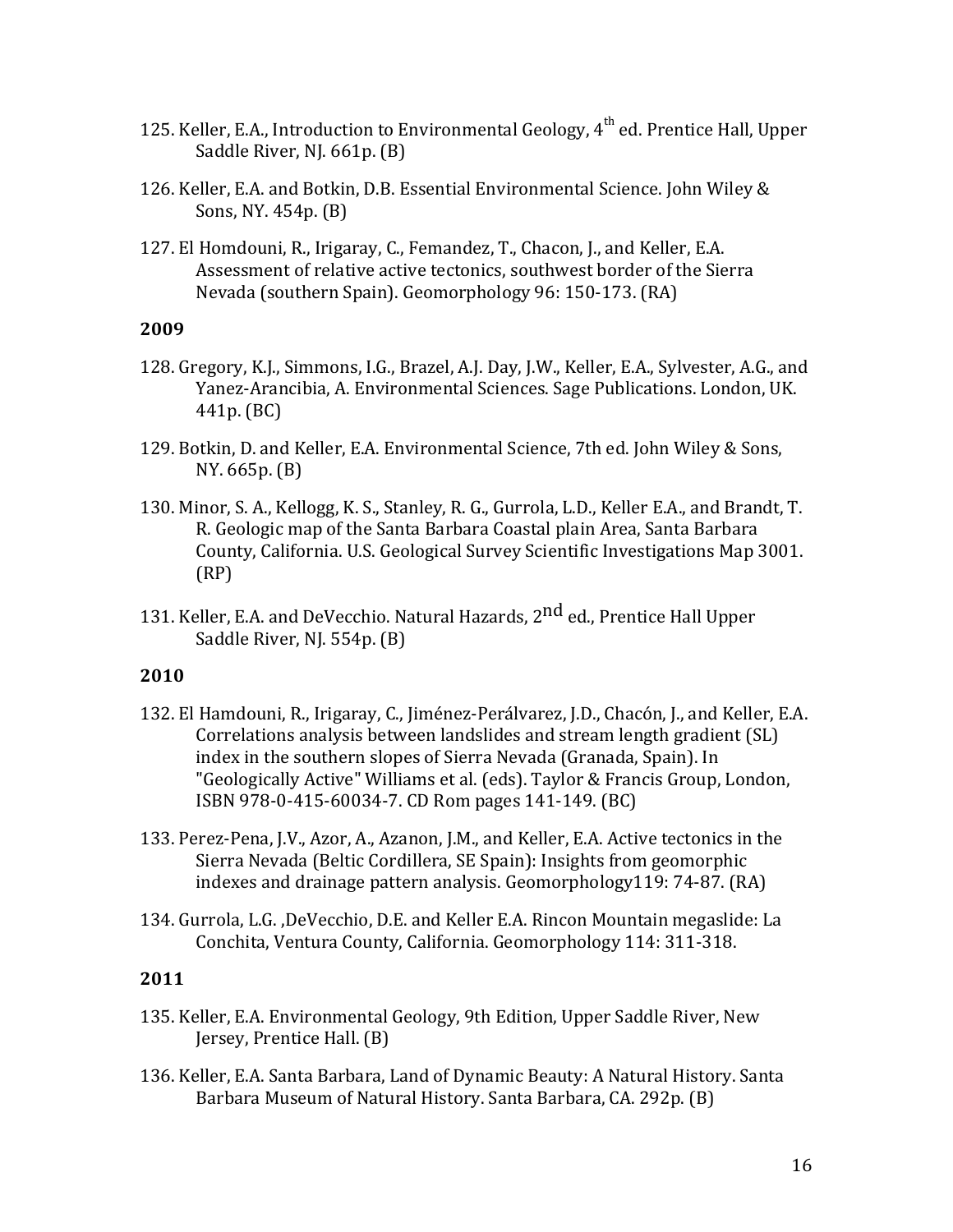137. DeVecchio, D., Keller, E., Owen, L., Fuchs, M. Earthquake Hazard of the Camarillo Fold Belt: An Analysis of the Unstudied Fold Belt in the Southern California "Hot Zone." US Geological Survey, NEHRP. (RP)

## **2012**

- 138. Rich, A. and Keller, E.A. Watershed controls on the geomorphology of small lagoons in an active tectonic environment. Estuaries and Coasts: 35(1) 183- $189. (RA)$
- 139. Keller, E.A. and DeVecchio, D.E. Natural Hazards, 3<sup>rd</sup> ed., Prentice Hall Upper Saddle River, NJ. 554p. (B)
- 140. Botkin, D. and Keller, E.A. Environmental Science, 8th ed. John Wiley & Sons, NY. 668p. (B)
- 141. Keller, E.A., Introduction to Environmental Geology, 5th ed. Prentice Hall Upper Saddle River, NJ. 705p. (B)
- 142. Valentine, D. W., Keller, E.A., Carver, G., Lee, W., Manhart, C. I. and Simms, A. R. Paleoseismicity of the southern end of the Cascadia Subduction Zone, Northwestern California. Bulletin of the Seismological Society of America 102  $(3): 1059-1078$ .  $(RA)$

### **2013**

- 143. Keller, E.A., and DeVecchio, D. E. Tectonic Geomorphology of Active Folding and Development of Transverse Drainages. In: John F. Shroder (ed.) Treatise on Geomorphology 5: 129-147. San Diego, CA. Academic Press. (BC)
- 144. Melosh, B.L. and Keller, E.A. Effects of active folding and reverse faulting on stream channel evolution, Santa Barbara Fold Belt, California. Geomorphology 186: 119-135. (RA)
- 145. Rich, A. and Keller, E. A hydrologic and geomorphic model of estuary breaching and closure. Geomorphology 191.64-74. (RA)

#### **2014**

146. Gurrola, L.D., Keller, E.A., Chen, J.A., Owen, L.A., and Spencer, J.Q. Tectonic geomorphology of marine terraces: Santa Barbara fold belt, California. Geological Society of America Bulletin 126: 219-233. (RA)

## **2015**

147. Keller, E.A., Bean, G., and Best, D.W. Fluvial geomorphology of a boulder-bed, debris- flow-dominated channel in an active tectonic environment. Geomorphology 243: 14-26. (RA)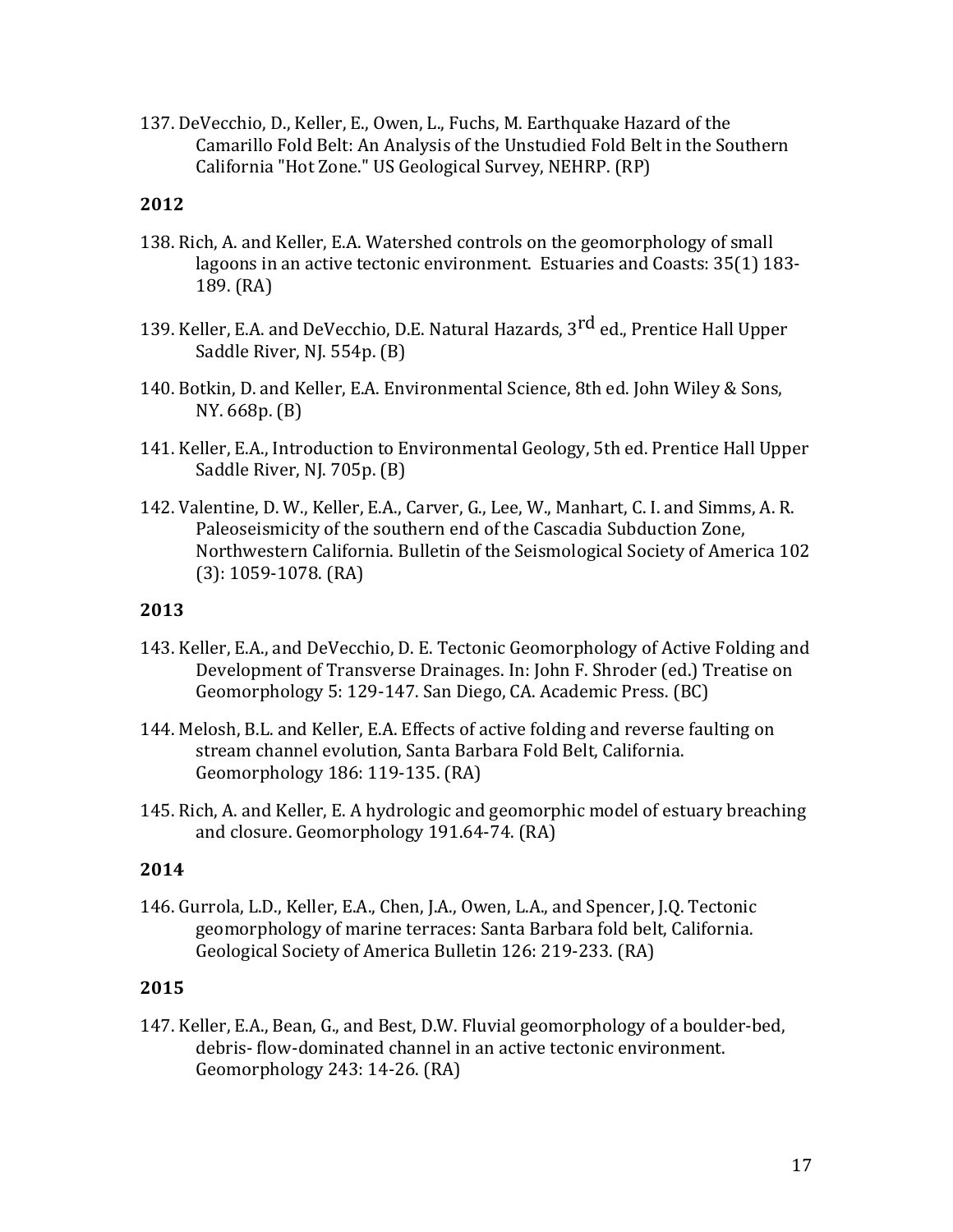- 148. Keller, E.A and DeVecchio, D.E. Natural Hazards, 4th ed., Upper Saddle River, N. **J.: Prentice Hall. (B)**
- 149. Keller, E.A. Being an Expert Witness in Geomorphology. Geomorphology 231 383-389. (RA)

- 150. Gurrola, L.G., Fredrickson, S, and Keller, E.A. Santa Barbara Fold Belt. In Field Trip Guidebook for Spring Conference. National Association of Geoscience Teachers. Santa Barbara City College. (FG)
- 151. Topal, S. Keller, E. Bufe, A. and Kosyigit, A. Tectonic geomorphology of a large normal fault: Aksehir fault, SW Turkey. Geomorphology 259, 5-69. (RA)

## **2017**

152. Keller, E.A. In the Beginning. In Fry, P.L., DePuydt, and Walker, C. The Ojai Valley: An Illustrated History. Chapter 1. Ojai Valley Museum. Ojai, CA. (BC)

## **2018**

153. Stover, J.E., Keller, E.A., Dudley, T.L. and Langendeon, E.J. Fluvial Geomorphology, Root Distribution, and Tensile Strength of the Invasive Giant Reed, Arundo Donax and Its Role on Stream Bank Stability in the Santa Clara River, Southern California. Geosciences. 8, 304; doi:10.3390/geosciences8080304. (RA)

## **2019**

154. Keller, E.A and DeVecchio, D.E. Natural Hazards, 5th ed., Taylor and Francis, UK. (B)

155. Keller, E.A., Adamaitis, C., Alessio, P., Anderson, S., Goto, E., Gray, S., Gurrola, L., and Morell, K. Applications in Geomorphology. Geomorphology. In Press. (RA)

## **STATEMENT OF RESEARCH**

My research efforts are divided into several areas of surface processes: the study of stream and river form and process and studies of Quaternary stratigraphy and tectonics as they relate to earthquake hazard, landslides, active folding, and mountain building. River studies focus on: 1) basic river processes associated with channel form, sediment sorting and routing, and sediment budgets; 2) the role of wildfire and the recurrence intervals of high magnitude flood deposits and debris flow deposits; 3) the role of large woody debris and other large roughness elements on channel form and process; 4) environmental effects of channelization; 5) river restoration and management; 6) flood hazard evaluation; and 7) understanding of ecologic factors associated with the habitat for the endangered southern California steelhead trout. This work has been mostly funded by the Water Resources Center at the University of California, Riverside. My research in active tectonics and